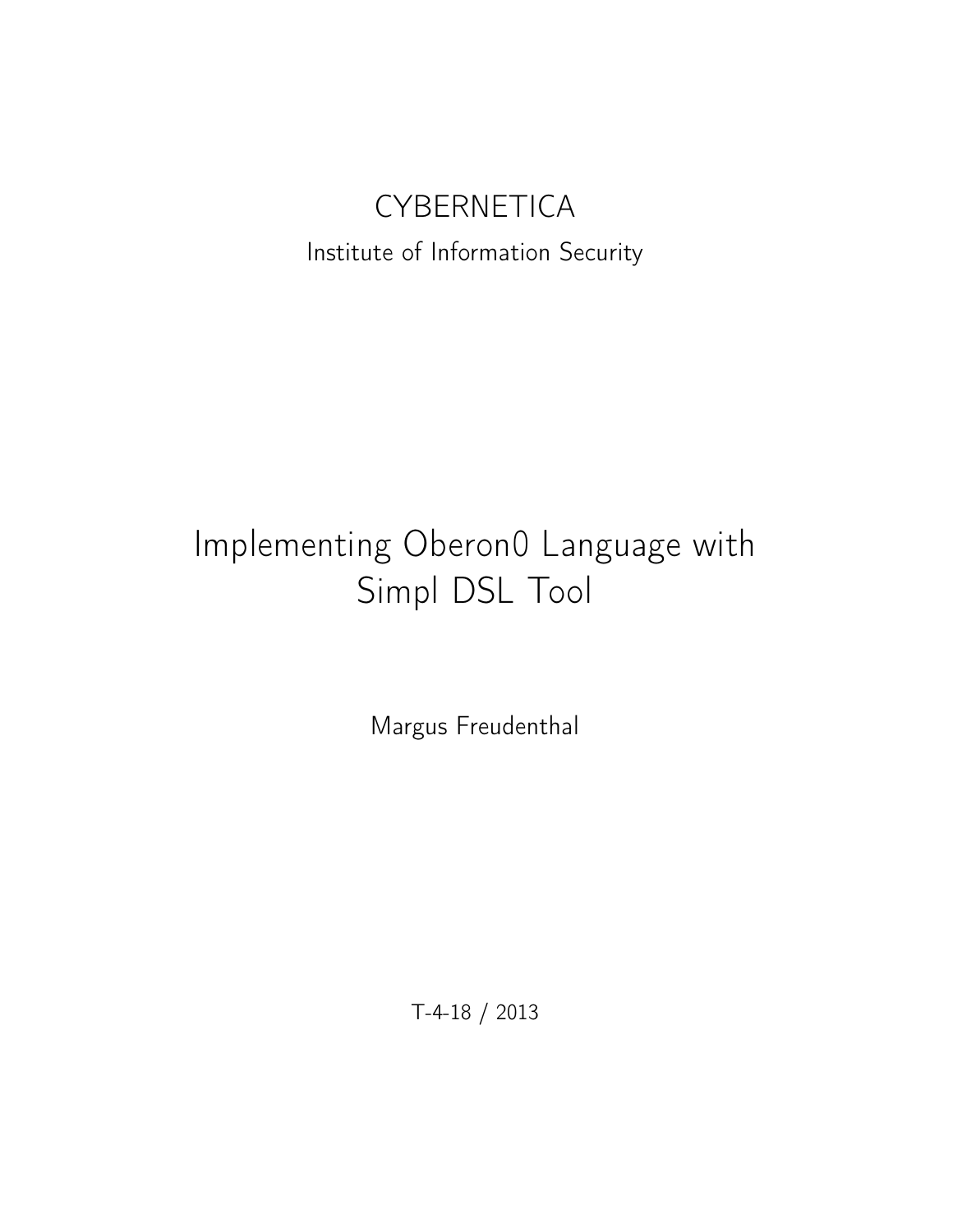Copyright  $\odot$ 2013 Margus Freudenthal. Cybernetica, Institute of Information Security

The research reported here was supported by:

- 1. the European Regional Development Fund through the Estonian Center of Excellence in Computer Science, EXCS
- 2. Estonian Doctoral School in Information and Communication Technology

All rights reserved. The reproduction of all or part of this work is permitted for educational or research use on condition that this copyright notice is included in any copy.

Cybernetica research reports are available online at <http://research.cyber.ee/>

Mailing address: Cybernetica AS Mäealuse 2 12618 Tallinn Estonia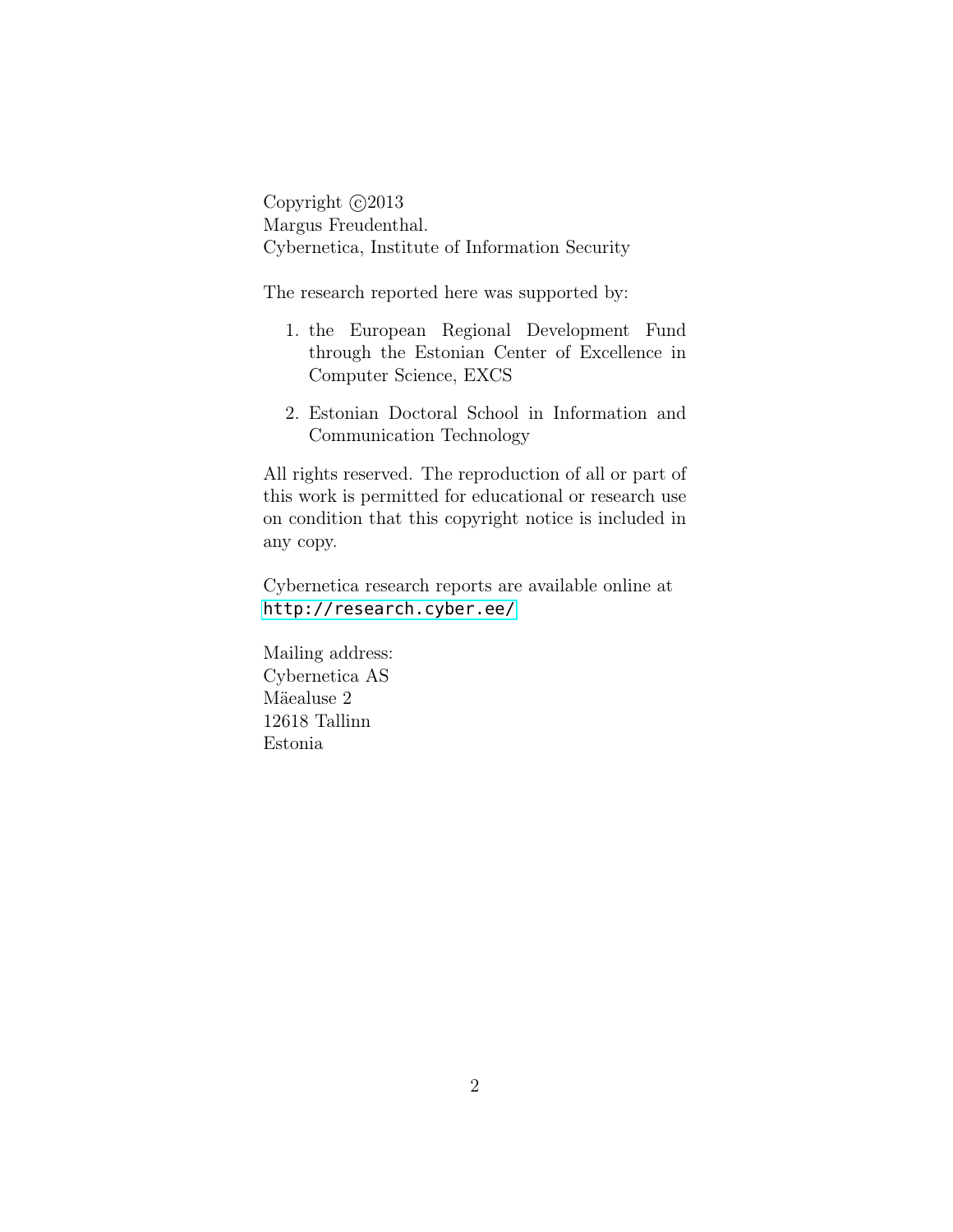# Implementing Oberon0 Language with Simpl DSL Tool

Margus Freudenthal

23rd February 2013

#### Abstract

This report describes submission to the LDTA 2011 tool challenge, created with Simpl DSL tool.

#### 1 Introduction

In 2011, the Workshop on Language Descriptions, Tools and Applications (LDTA) issued a tool challenge [\[LDT11\]](#page-17-0) that aimed to compare different language tools. The participants completed the same tasks and reported on the results. This technical report describes the tool challenge entry that was implemented using the Simpl DSL toolkit [\[FP11\]](#page-17-1).

#### 1.1 Description of the Task

Detailed description of the implementation task can be found at the challenge home page [\[LDT11\]](#page-17-0). In short, the task was to create an implementation of Oberon0 as described by Niklaus Wirth in his compiler construction book [\[Wir96\]](#page-17-2) (see Section [1.2](#page-3-0) for notes on the Oberon0 language). The task was divided into several modules, according to language levels and implemented functionality. The reason for this was that one of the goals of the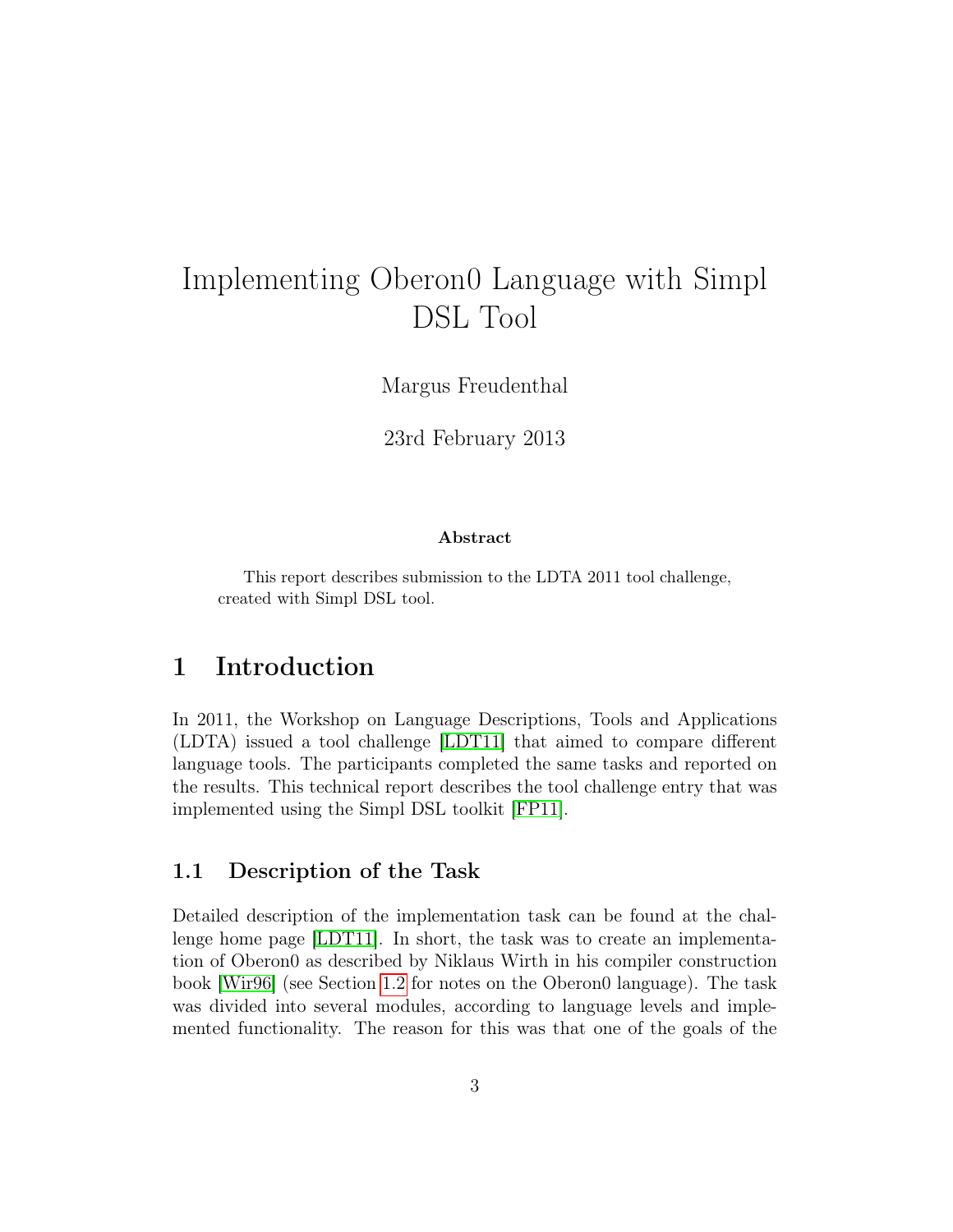challenge was to see if the language tools can produce modular implementations that support language evolution.

Table [1](#page-3-1) lists the language levels and table [2](#page-3-2) lists the functional tasks. To tie the two aspects together, a set of implementation artifacts (see table [3](#page-4-0) for list) was defined. Each artifact represented a module that was implemented based on previous modules and that could be run separately.

Table 1: Language levels used in task description

<span id="page-3-1"></span>

|    | Level   Description                               |  |  |  |  |
|----|---------------------------------------------------|--|--|--|--|
| L1 | Oberono with primitive types, simple expressions, |  |  |  |  |
|    | and assignment statements                         |  |  |  |  |
| L2 | L1 with Pascal-style for loop and case statement  |  |  |  |  |
| L3 | L <sub>2</sub> with support for procedures        |  |  |  |  |
| L4 | L3 with support for arrays and records            |  |  |  |  |

Table 2: Functional tasks

<span id="page-3-2"></span>

| Task | Description                                            |  |  |  |
|------|--------------------------------------------------------|--|--|--|
| T1   | Parsing and pretty-printing the Oberon program         |  |  |  |
| T2   | Name analysis $-$ binding the name uses to their       |  |  |  |
|      | declarations and reporting the errors                  |  |  |  |
| T3   | Type analysis – checking type correctness of the       |  |  |  |
|      | program and reporting the errors                       |  |  |  |
| T4   | Source-to-source transformation $-$ lifting the nested |  |  |  |
|      | procedures to top level and performing other           |  |  |  |
|      | transformations, such as expressing complex            |  |  |  |
|      | language constructs in terms of simpler ones           |  |  |  |
| T5   | $C$ code generation – translating the Oberon $0$       |  |  |  |
|      | program to ANSI C                                      |  |  |  |

#### <span id="page-3-0"></span>1.2 Notes on the Oberon0 Language

The task language for the challenge was Oberon0, a simplified version of the Oberon language described in Niklaus Wirth's book "Compiler Construction" [\[Wir96\]](#page-17-2). In addition, language level L2 amended the basic Oberon0 with *for* and *case* constructs taken from the main Oberon language [\[Wir88\]](#page-17-3).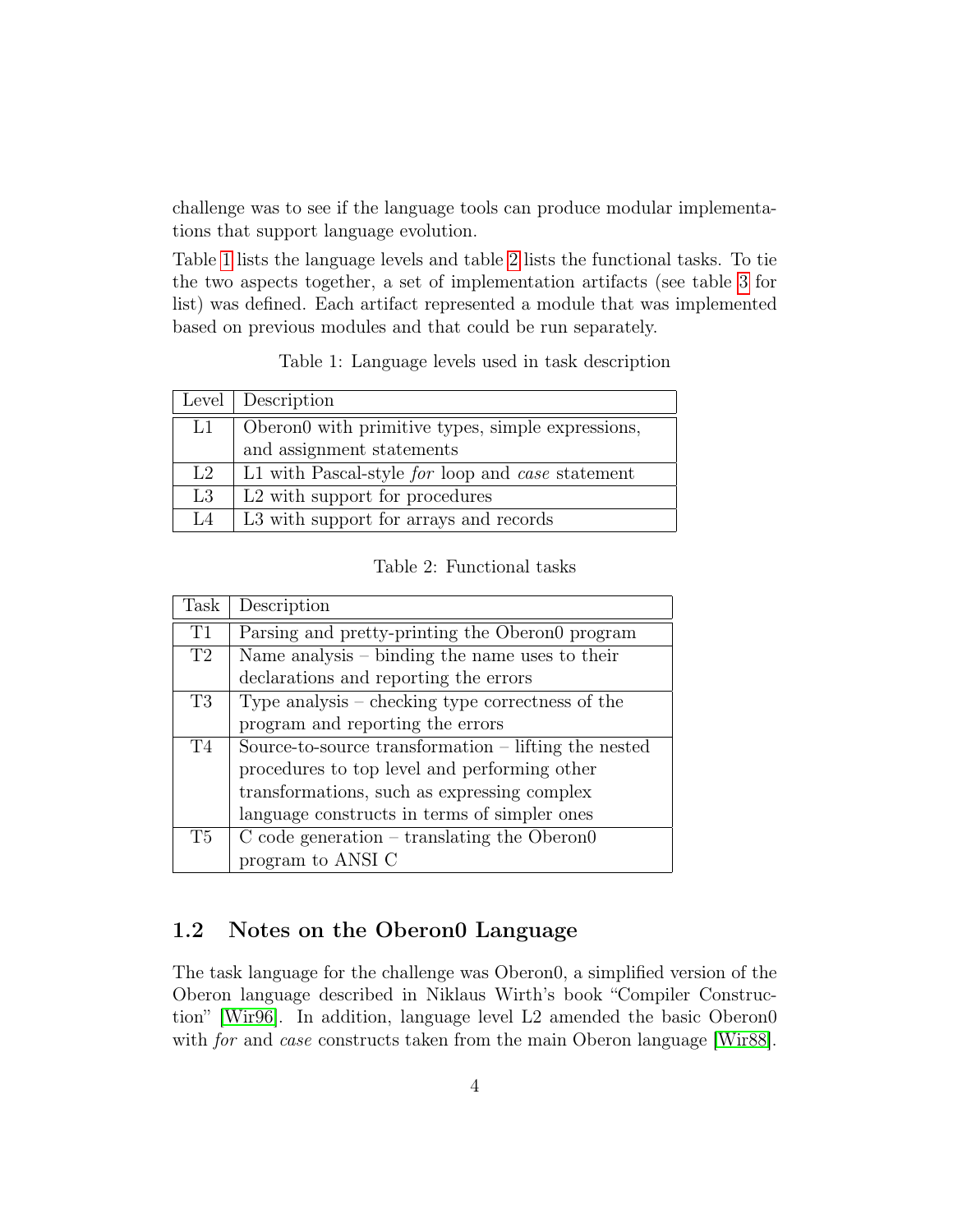Table 3: The challenge artifacts

<span id="page-4-0"></span>

| Artifact | Language | Tasks  | Comments                             |
|----------|----------|--------|--------------------------------------|
| A1       | L2       | $T1-2$ | Core language with pretty-printing   |
|          |          |        | and name analysis                    |
| A2a      | L3       | $T1-2$ | A1 with added support for procedures |
| A2b      | L2       | $T1-3$ | A1 with type checking                |
| A3       | L3       | $T1-3$ | Composition of A2a and A2b           |
| A4       | - 4      | $T1-5$ | A3 with support for arrays and       |
|          |          |        | records, source-to-source            |
|          |          |        | transformation, and code generation  |

Oberon0 is a simple imperative language belonging to Modula-2 and Pascal family. It contains all the basic building blocks, such as integer, boolean, array and record types; variables; expressions; assignment, conditional and iteration statements; and procedures that support both by-value and byreference parameter passing. Figure [1](#page-5-0) shows an example Oberon0 program.

During the challenge, it was discovered that the book's description of Oberon0 and the reference implementation are incomplete and/or contradictory. The reference implementation imposed constraints that were not present in language description. For example, boolean constants can only be valued with constants TRUE or FALSE. It is not possible to use other boolean expressions as constant values. Additionally, the nested procedures did not use nested scope as initially expected, but instead only variables defined inside procedure were visible inside it. This also reduced the value of the procedure lifting task as there was no need to handle variables that are defined in outer scope. In the end, some open issues in the language definition were were simply decided by the participants. This definition was encoded in test suite consisting of 355 Oberon0 programs and the expected results. The test suite contained both positive and negative (e.g., parse errors, type errors) examples.

## 2 Simpl DSL Toolkit

Simpl is a toolkit mainly targeted at implementing domain-specific languages (DSLs) in an enterprise setting. The aim is to use DSLs in systems that are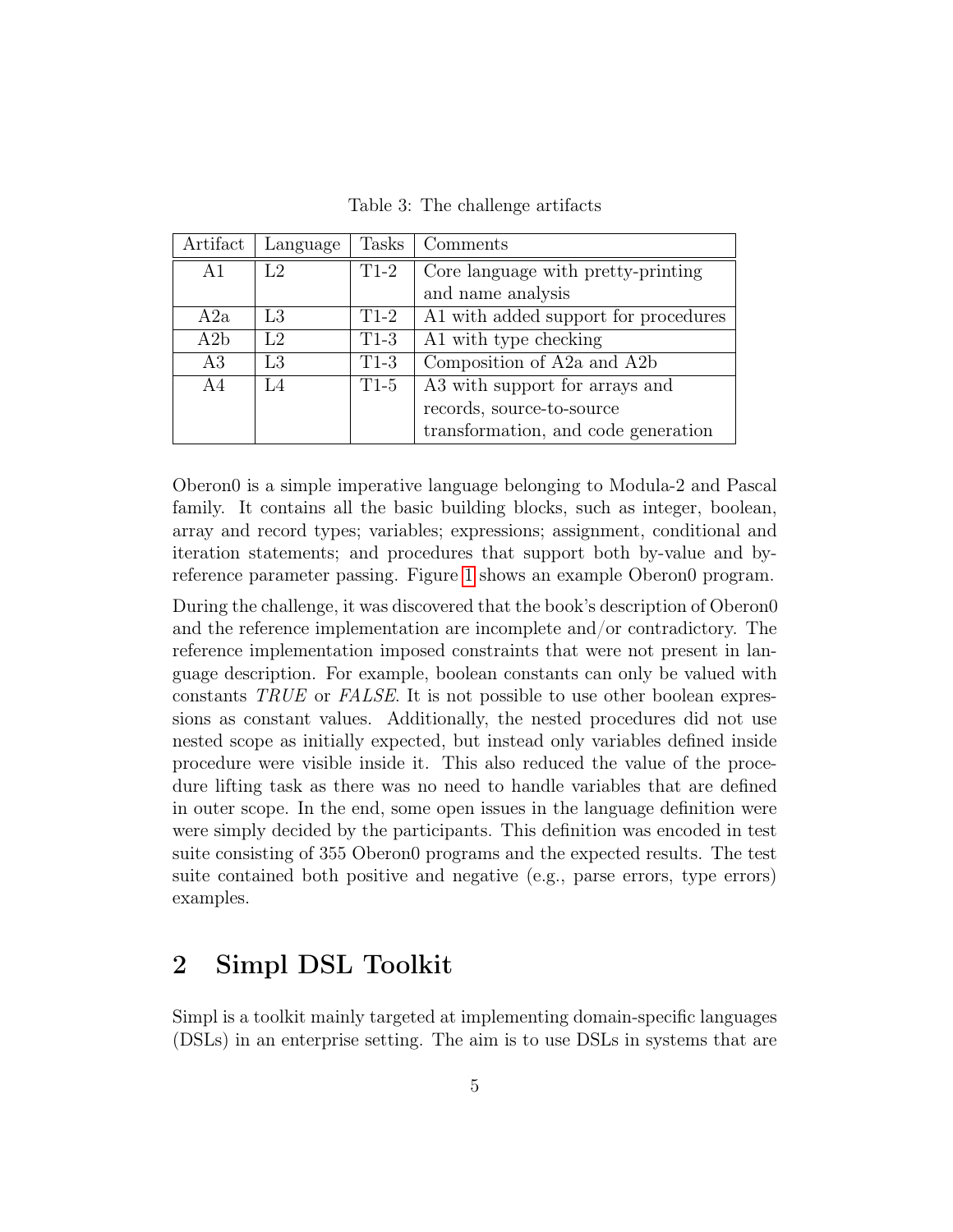```
MODULE Factorial;
VAR
    n, fact: INTEGER;
PROCEDURE Fact(n: INTEGER; VAR result: INTEGER);
    VAR
        i: INTEGER:
    BEGIN
        result := 1;FOR i := 1 TO n DO
            result := result * iEND
    END Fact;
BEGIN
    Read(n);
    Fact(n, fact);
    Write(fact);
    WriteLn
END Factorial.
```
Figure 1: Example Oberon0 program

built in a popular language (Java,  $C\#$ ) using a framework that dictates the overall architecture of a system and where the DSL program is just one module in the large system. In particular, the ability to embed DSL programs and DSL implementations into a larger system is one of the main design goals of Simpl. For a more thorough analysis of technical requirements for embeddable DSL tools and review of existing DSL tools based on these requirements, see [\[Fre10\]](#page-17-4).

In order to be embeddable, a DSL toolkit should consist of two separate parts. One, "non-visual" part contains the core of the DSL implementation: parser, program checker, code generator, etc. that can be embedded into a larger system. The other, "visual" part contains (possibly integrated) environment for editing and managing DSL programs. Secondly, the non-visual part of the DSL implementation should not make any assumptions on how the system is implemented. In particular, the non-visual part must not have dependencies on the visual part and must not assume that the DSL implementation is a top-level program or function in the system.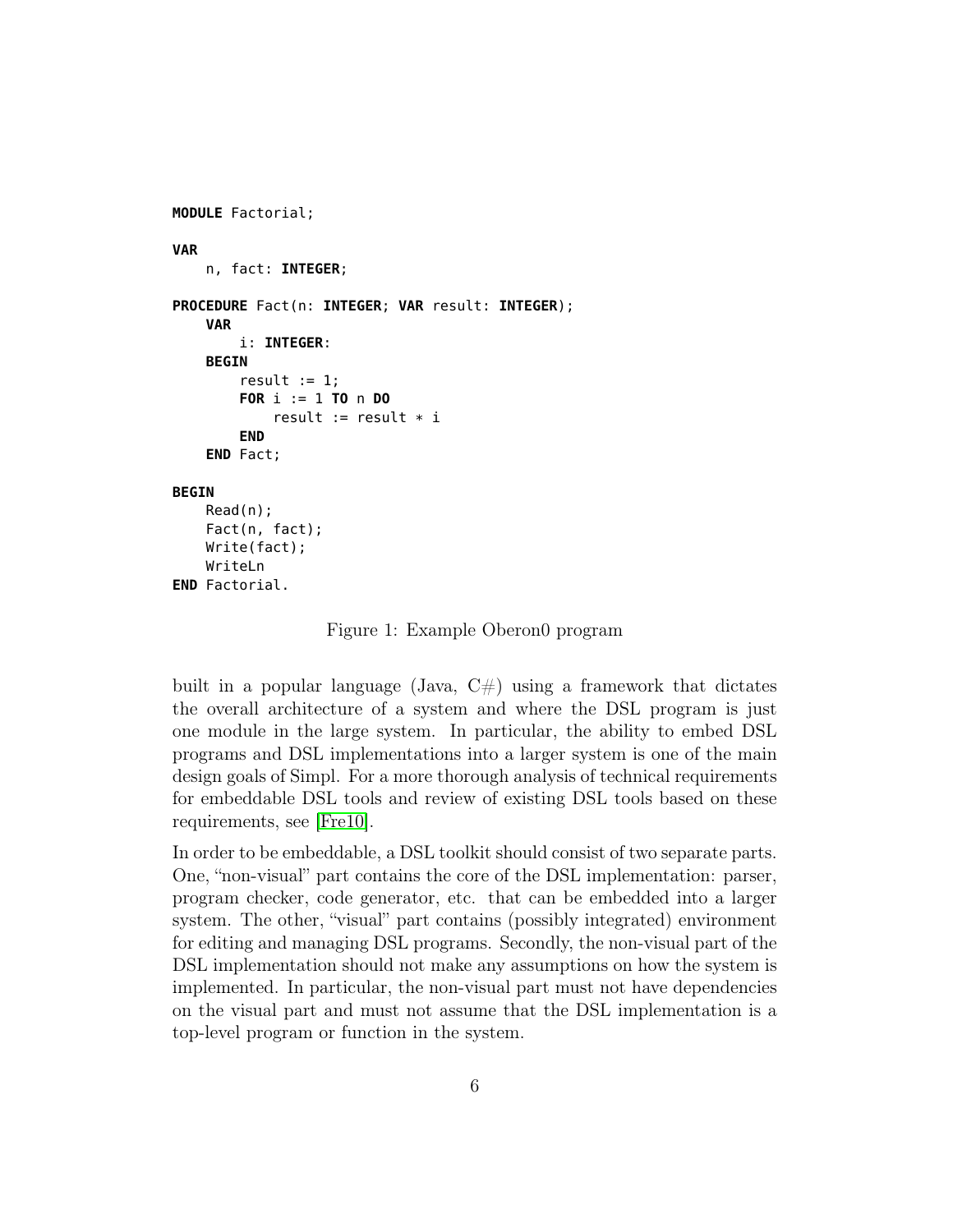Simpl is designed to follow these non-functional requirements while providing maximal usability. The current design philosophy of Simpl is to reuse existing tools to minimize the amount of new tools and programming languages the developer must learn. For example, instead of developing a new language for expressing program transformations, Simpl relies on the programming language Scala. In addition to Scala, Simpl builds on the ANTLR parser generator [\[PQ94\]](#page-17-5), Eclipse IDE platform, and IDE Meta-Tooling Platform (IMP) [\[CFS07\]](#page-17-6). The main rationale for selecting these particular tools is that they are mature, have good quality and are distributed under open source licenses. Tools that make up the non-visual part of the DSL implementation have few dependencies and can easily be embedded (and can coexist with other DSL tools). From the integration point of view, the main restricting choice is using Eclipse as the IDE platform – if the DSL user wants to use IDE developed via Simpl, she must install Eclipse. In this case, we chose the most popular platform.

<span id="page-6-0"></span>

Figure 2: Architecture of a DSL implemented with Simpl. Components with captions in italic are automatically generated.

For the DSL developer, Simpl provides a parser generator, libraries for prettyprinting and code generation, and an IDE framework. Figure [2](#page-6-0) shows the main components of a DSL implementation created with Simpl. The first part is the non-visual language implementation that can be embedded into a bigger system. Development of a new DSL starts with grammar description that specifies both the context-free grammar of the DSL and the classes for representing the abstract syntax tree (AST) of a DSL program. The Simpl parser generator takes the grammar description as input and produces a parser and the AST classes. The (optional) program transformation compo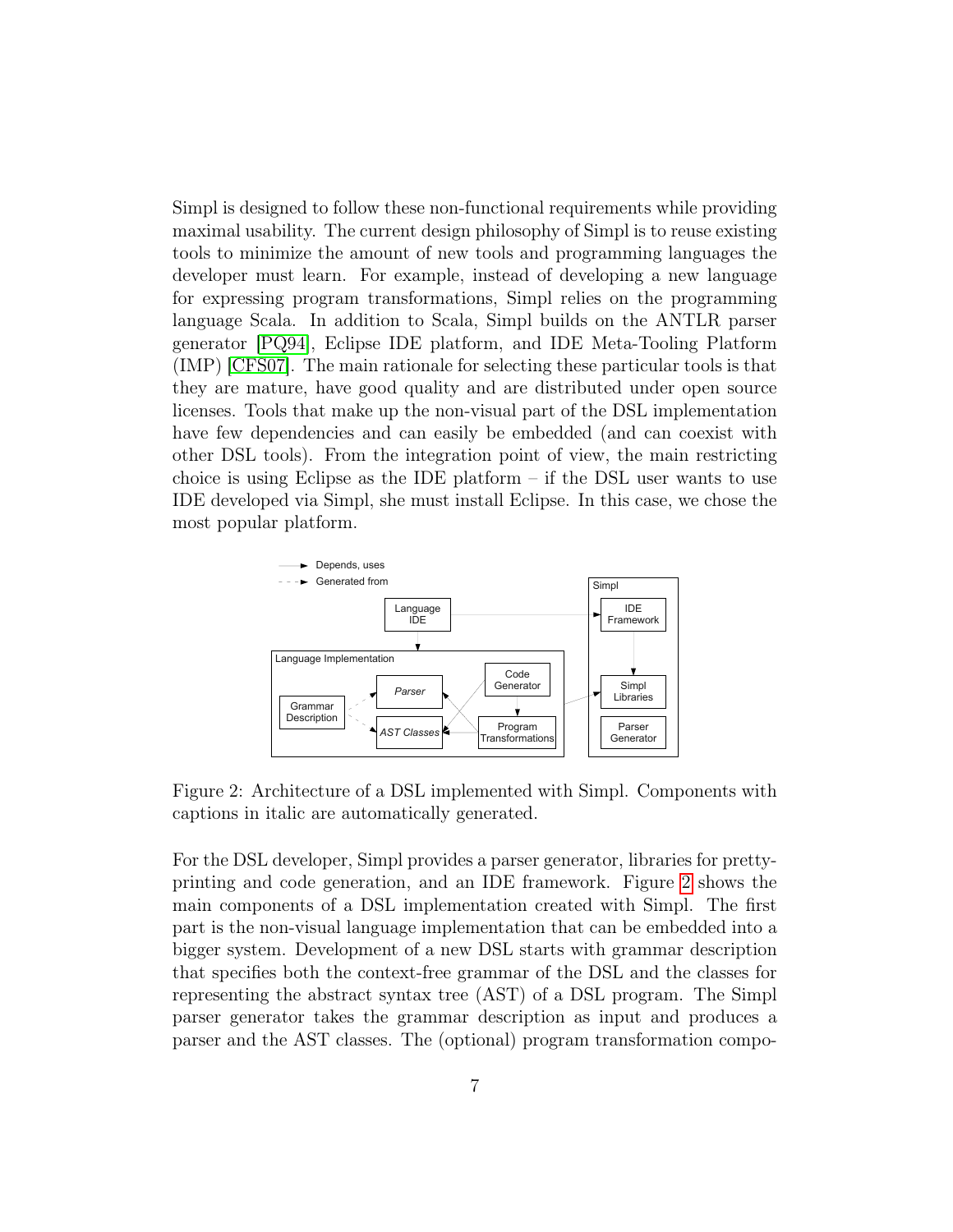nent takes as input an AST and checks or transforms it. The code generator converts the preprocessed AST to text. The second part of the DSL implementation is the language IDE. It builds on the Simpl IDE framework and the non-visual part of the language implementation.

## 3 Scanning and Parsing

In Simpl, the grammar description is used to generate both the parser and Scala case classes that are used to express the abstract syntax tree (AST) of the DSL program. By default, the AST class and attribute names are derived from rule names. The developer can add annotations in the contextfree grammar to modify the generated AST classes. As an example, Figure [3](#page-7-0) shows set of rules for parsing the Oberon0 CASE statement. Identifier before an equals sign names the attribute in the case class that is used for representing the AST of the child. Figure [4](#page-8-0) shows the Scala case classes that were generated from the example rules. The attribute types are automatically derived from the types of called rules. If an attribute refers to rule(s) that can be called multiple times, then the type of the attribute will be a list. For example the *clauses* attribute in the *CaseStatement* class is typed as list because there can be more than one clause in one case statement. Using the same attribute name several times in a rule is allowed if the rule calls assigned to this attribute have compatible types.

```
CaseStatement:
    "CASE" expr=CompExpr "OF"
        clauses=CaseClause ("|" clauses=CaseClause)*
        ("ELSE" elseClause=StatementSequence)?
    "END";
CaseClause:
    items=CaseConstant ("," items=CaseConstant)* ":"
        stmt=StatementSequence;
CaseConstant: begin=SimpleExpr (".." end=SimpleExpr)?;
```
Figure 3: Grammar rules for parsing the Oberon0 CASE statement.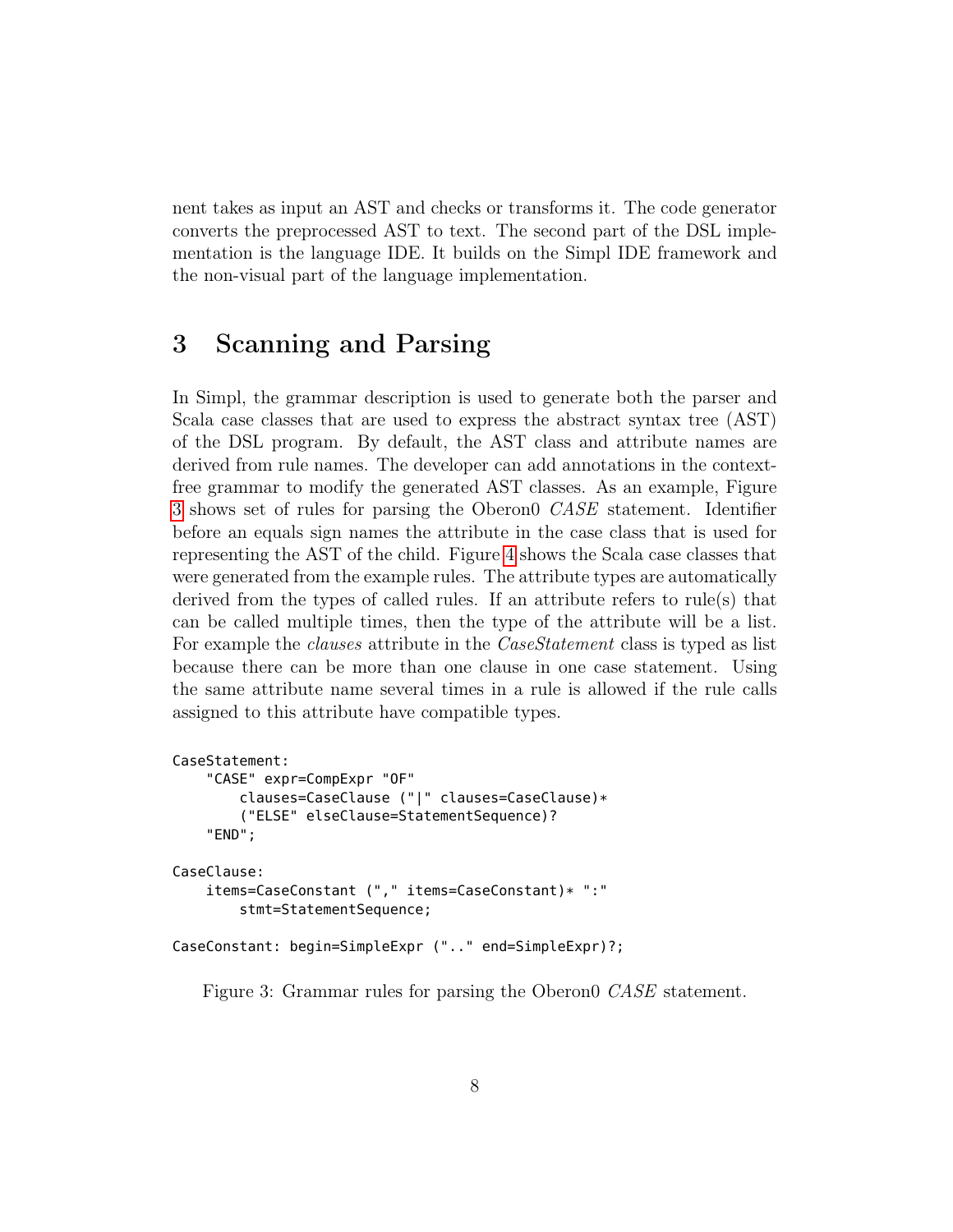```
case class CaseStatement(
    var expr: Expression,
    var clauses: List[CaseClause],
    var elseClause: StatementSequence) extends Statement
case class CaseClause(
    var items: List[CaseConstant],
    var stmt: StatementSequence)
case class CaseConstant(
    var begin: Expression,
    var end: Expression)
```
Figure 4: AST classes for expressing the Oberon0 *CASE* statement.

Simpl allows the developer to modify the AST nodes by using return expressions. Return expressions can specify the return type of a rule and/or a Scala expression that is used to compute the actual AST node returned by the rule. In the Oberon0 implementation, return expressions were used to make the AST more regular and uniform. Figure [5](#page-8-1) shows two examples. The first rule ensures that the use of parentheses does not introduce additional wrapping of the AST nodes. The second rule makes all the unary expressions use a common AST class *Unary(operation, expression)* so that they can be uniformly treated in the processing code.

```
ParenExpr returns Expression {expr}: "(" expr=CompExpr ")";
NotExpr
    returns Expression {Unary(UnaryOp.Not, expr)}
    : "~" expr=Factor;
```
Figure 5: Example rules using return expressions. Rule ParenExpr does not wrap the inner AST node. Rule *NotExpr* returns a manually created AST class.

In addition to return expressions, Simpl supports adding attributes and methods to AST classes. For example, the code for parsing identifiers is shown in Figure [6.](#page-9-0) This code modifies the normally generated Id class by adding attributes for storing reference to the definition of this identifier, pre-calculated constant value if this identifier evaluates to a constant, and information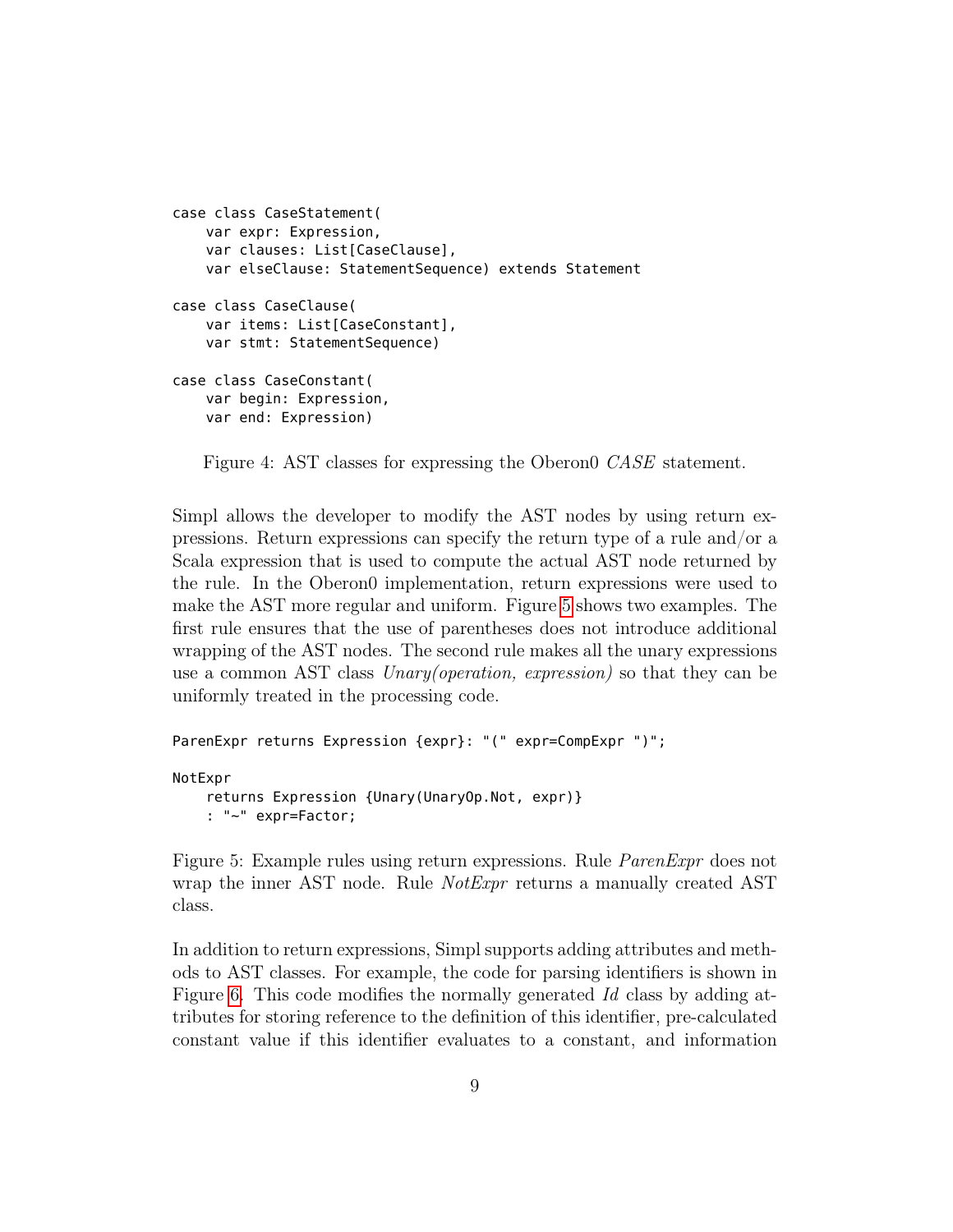whether the identifier is a by-ref procedure parameter. These attributes are filled out and used during name, type checking and code generation.

```
terminal Id {
   // What does this identifier point to?
   var ref: Id = null// If this is constant, then what is its value?
    var constVal: Option[Int] = None
    // Used for "VAR" parameters.
    var byRef: Boolean = false
    def isByRef = byRef || ((ref ne null) \& (ref.byRef))
} : ('a'..'z'|'A'..'Z') ('a'..'z'|'A'..'Z'|'0'..'9')*;
```
Figure 6: Rule for parsing identifiers. The generated class Id is amended by adding properties and methods to it.

### 4 Name Analysis

Simpl itself has no direct support for name analysis, therefore the name analysis for the Oberon0 language was written in Scala. The implementation is quite straightforward: it walks the AST (using depth-first traversal) and for each identifier fills out its ref attribute (points from identifier, such as variable reference, to declaration of this identifier. See also Figure [6\)](#page-9-0). During the walk, we maintain an environment: a mapping from identifier names to declarations.

## 5 Type Checking

Like name analysis, type checking was implemented in Scala. Since name analysis is run before type checking, there is no need to use environments (mappings from names to types). Instead, the type checker first attaches type information to all the declared identifiers (variables, constants, procedure parameters). It then propagates the type information to all expressions and procedure calls and checks the types of operation arguments and procedure call parameters. According to the task definition, checking for negative array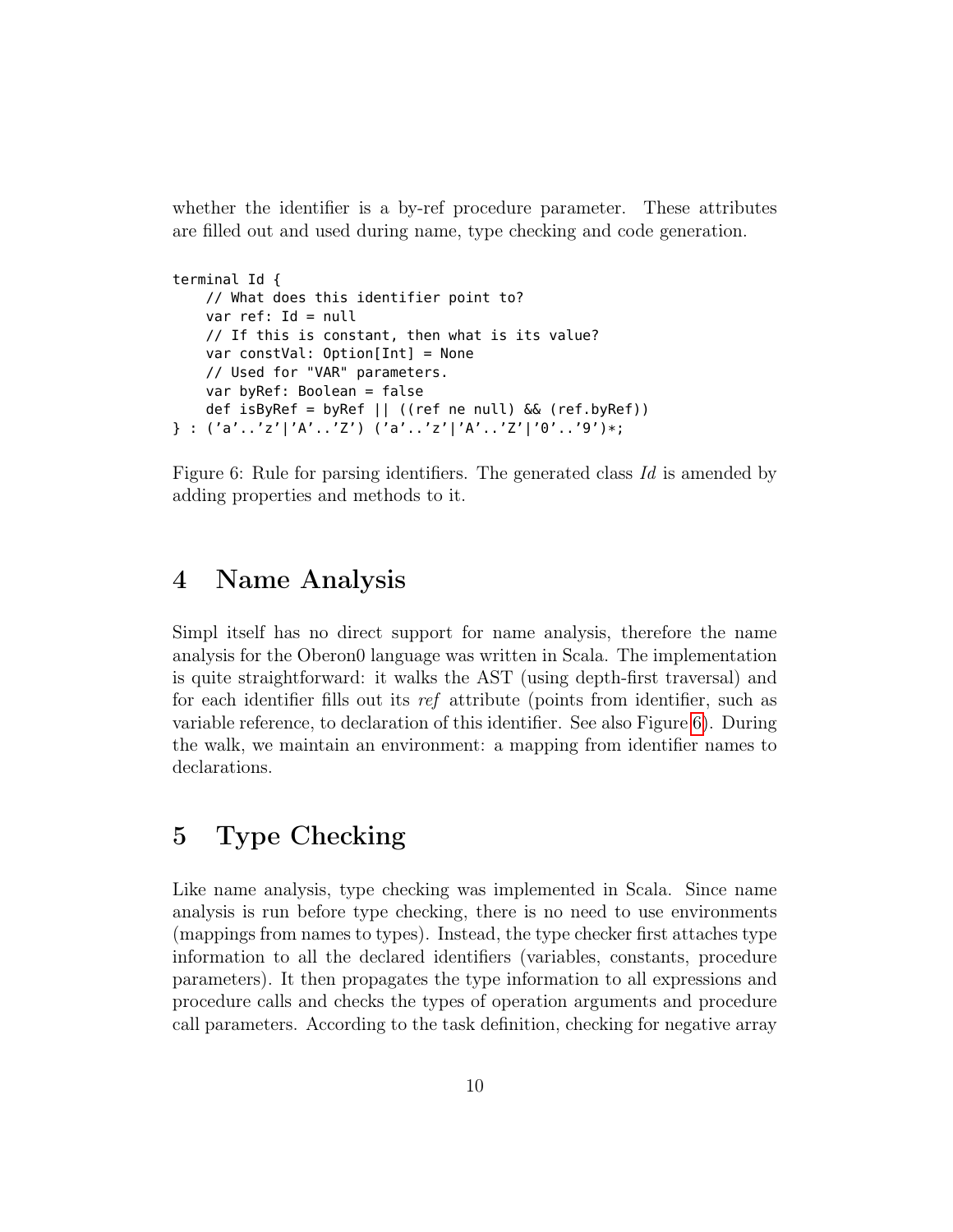sizes is also part of type checking, and thus the type checker computes values of all constant expressions and stores the values in the AST.

### 6 Source-to-Source Transformation

In order to simplify C code generation, the Simpl implementation transforms Oberon0 programs to simplify Oberon0 language constructs that have no direct equivalent in the C programming language. The first transformation lifts nested procedures to top level. The second transformation replaces CASE statements with a sequence of IF statements.

#### 6.1 Procedure Lifting

Procedure lifting uses links created during the name analysis step and performs in-place modifications of the AST. The task is accomplished in three steps. The first step consists of scanning the AST and locating all the nested procedures. Figure [7a](#page-11-0) shows an example Oberon0 program with the inner procedure highlighted. In the second step, all the nested procedures are lifted to top level. The new name is formed by concatenating names of outer and inner procedures. If the concatenation does not produce unique name, a number is added to the name. Figure [7b](#page-11-1) shows the results of this step with the lifted procedure highlighted. Finally, the AST is scanned and all identifiers that reference the lifted procedures are renamed to reflect the new names. Since the name analysis links identifiers to concrete objects (procedures, variable definitions, etc.), renaming of the procedures leaves the reference information intact. Figure [7c](#page-11-2) shows the final result with the renamed identifier highlighted.

#### 6.2 Simplifying CASE Statements

The Oberon<sub>0</sub> CASE statement is more powerful than the *switch* statement in C as it has support for ranges. In order to simplify code generation, we transform Oberon0 CASE statements to a series of IF-ELSE statements (see Figure [8](#page-11-3) for an example transformation). For each CASE statement, we generate new variable for storing the CASE condition. Because the results of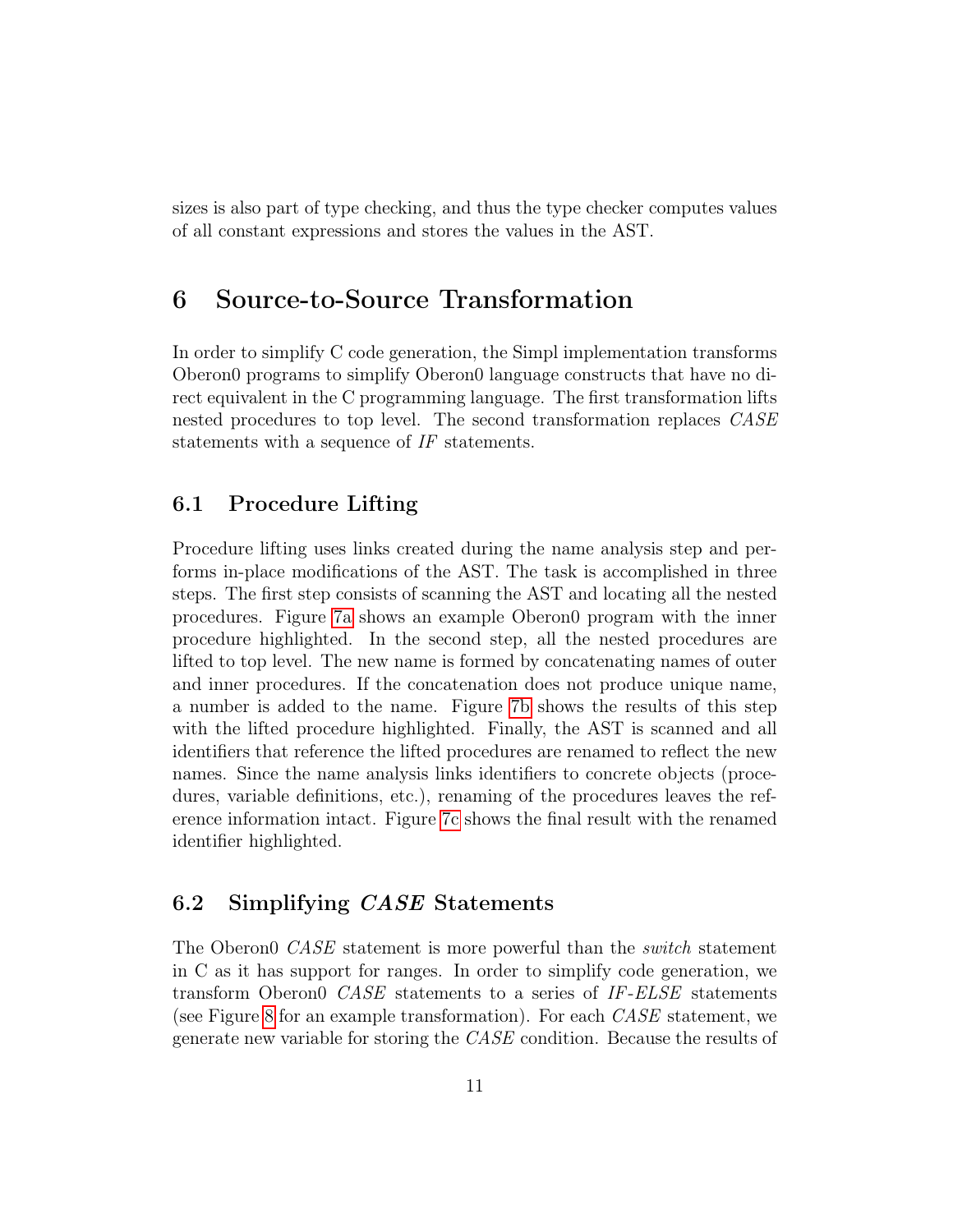| PROGRAM Foo;          | PROGRAM Foo;             | PROGRAM Foo;      |  |  |
|-----------------------|--------------------------|-------------------|--|--|
| PROCEDURE Bar;        | <b>PROCEDURE BarBaz;</b> | PROCEDURE BarBaz; |  |  |
| <b>PROCEDURE Baz;</b> | <b>END BarBaz;</b>       | END BarBaz;       |  |  |
| <b>END Baz;</b>       |                          |                   |  |  |
| BEGIN                 | PROCEDURE Bar;           | PROCEDURE Bar;    |  |  |
| Baz                   | <b>BEGIN</b>             | BEGIN             |  |  |
| END Bar;              | Baz                      | <b>BarBaz</b>     |  |  |
| BEGIN                 | END Bar;                 | END Bar;          |  |  |
| Bar                   | BEGIN                    | BEGIN             |  |  |
| END Foo.              | Bar                      | Bar               |  |  |
|                       | END Foo.                 | END Foo.          |  |  |
| (a)                   | (b)                      | $^{\rm (c)}$      |  |  |
|                       |                          |                   |  |  |

<span id="page-11-2"></span><span id="page-11-1"></span><span id="page-11-0"></span>Figure 7: Three stages of procedure lifting: locating nested procedures (a), lifting the procedures (b), and renaming the procedure references (c).

CASE simplification will go straight to C code generation, we can optimize by not making the generated identifier  $gen_1$  a legal Oberon0 identifier. In this way we do not have to ensure that it does not clash with any identifiers in this scope.

<span id="page-11-3"></span>

| $CASE$ foo + bar OF | VAR gen_1: INTEGER;                                 |
|---------------------|-----------------------------------------------------|
| 1: Write(1)         | $\cdots$                                            |
| 34 : Write(34)      | $qen_1 := foo + bar;$                               |
| <b>ELSE</b>         | IF gen_1 = 1 THEN                                   |
| $Write(-1)$         | Write(1)                                            |
| END;                | ELSE IF gen_1 >= 3 AND gen_1 <= 4 THEN<br>Write(34) |
|                     | <b>ELSE</b>                                         |
|                     | $Write(-1)$                                         |
|                     | END;                                                |
| a                   | <sub>b</sub>                                        |

Figure 8: *Oberon0 CASE* statement before (a) and after transformation (b).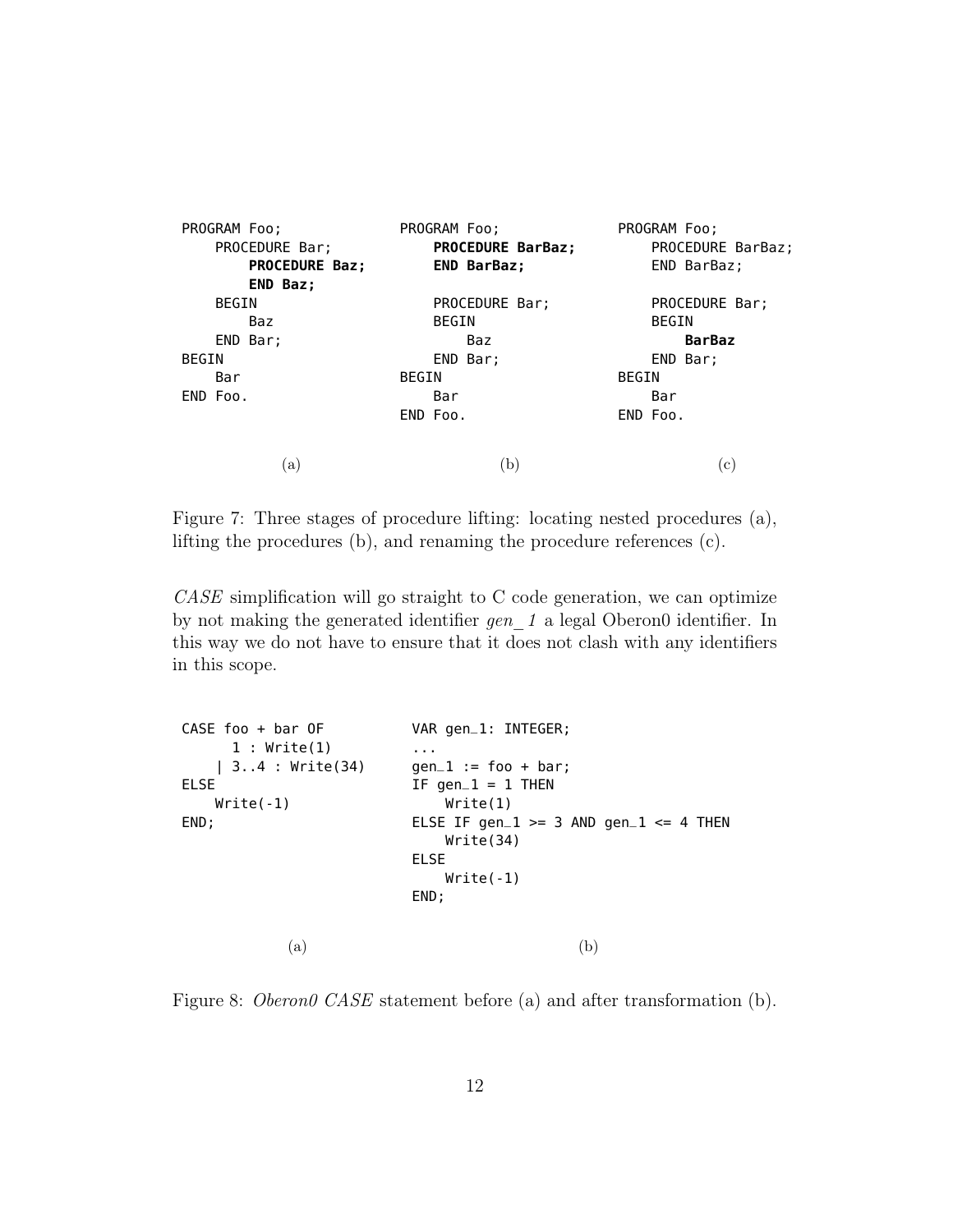## 7 Code Generation

When implementing C code generation, we decided to decouple translating Oberon0 language constructs to C from outputting properly formatted C code. This allowed us to concisely express the transformation between the Oberon0 AST to a C AST without concerning ourselves with pretty-printing of C code. First, we created Scala case classes for expressing the abstract syntax of C. Next, the Oberon0 AST was transformed to a C AST. Because the more complicated Oberon0 constructs were previously simplified (see the previous subsection), the translation was quite straightforward. In the last step, the C AST was transformed to a string using the pretty-printing library included in Simpl (it is based on Philip Wadler's Haskell library [\[Wad98\]](#page-17-7)).

Figure [9](#page-13-0) illustrates the code generation process with an example procedure for calculating factorials. Since Oberon0 has no functions, the result is returned in a *VAR* parameter. Whereas AST of the Oberon0 FOR statement (see Figure [9b](#page-13-0)) corresponds to Oberon0 syntax, the translated for statement (see Figure [9c](#page-13-0)) corresponds to C syntax (initialization and increment are statements, guard is an arbitrary expression). During the translation, all the identifiers are prefixed with underscore to prevent clashes with existing keywords.

## 8 Overview of the Results

#### 8.1 Code Sizes

The Oberon0 implementation is composed of five different artifacts (A1, A2a, A2b, A3, A4). Each artifact either adds additional constructs to the language or adds additional features, such as type checking, procedure lifting or code generation. Table [4](#page-14-0) shows the code sizes for the various artifacts and tasks. Code size is measured in lines of code; empty lines and comments were not counted. For counting lines of code, we used the program  $cloc<sup>1</sup>$  $cloc<sup>1</sup>$  $cloc<sup>1</sup>$  that was extended with support for Simpl grammar files. In the table, each row represents the size of a particular component:

<span id="page-12-0"></span> $^1$ see <http://cloc.sourceforge.net/>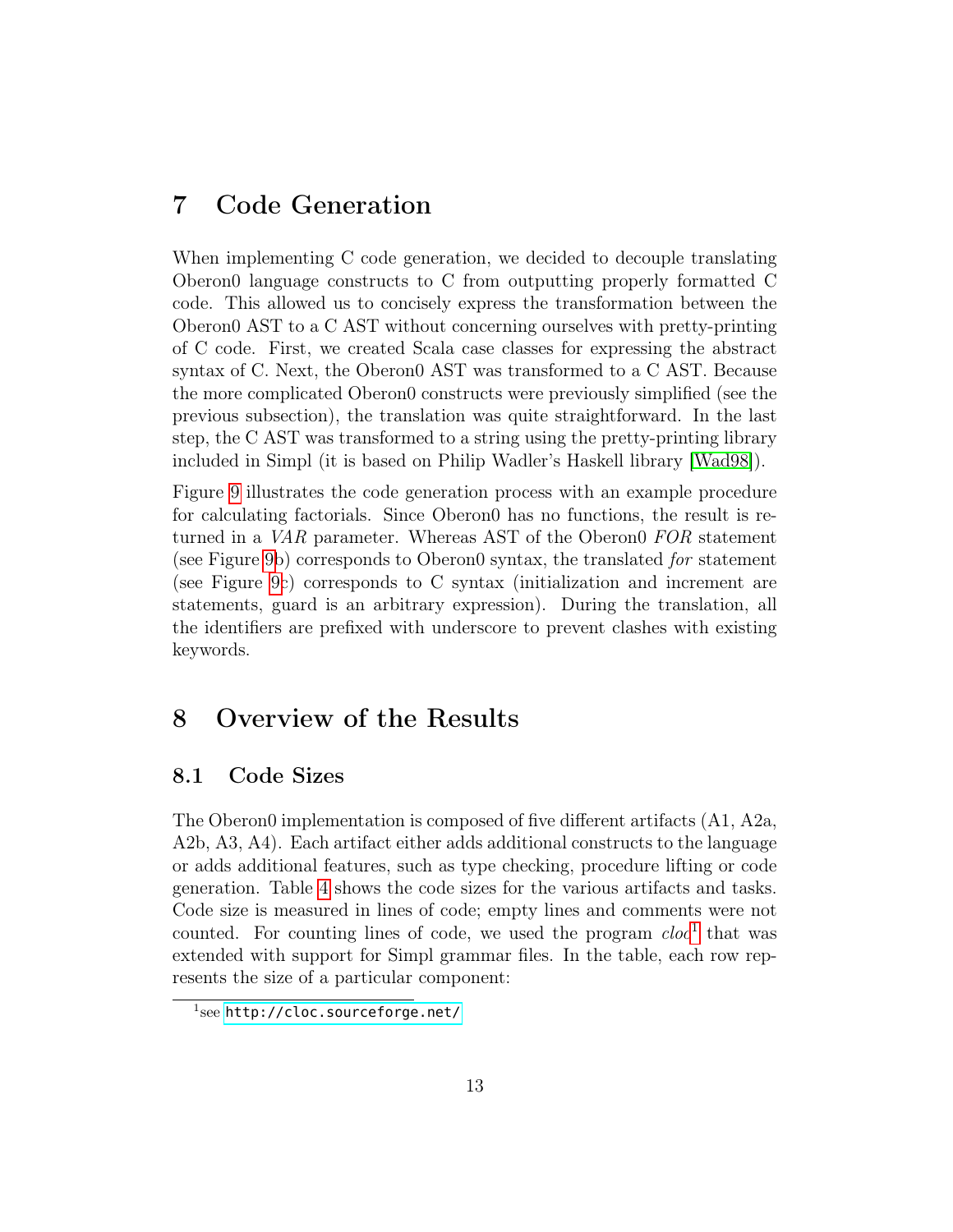```
PROCEDURE Fact(
    n: INTEGER;
    VAR Res: INTEGER);
 VAR i: INTEGER;
BEGIN
 Res := 1;FOR i := 1 TO n DO
   Res := Res * i;END
END Fact;
```
(a) Oberon0 source before code generation.

```
For(
 Assign(
  Id(<sub>-</sub>i,false),
  NumberLit(1)),
 Binary(
  \leqId(<sub>-</sub>i,false),
  Id(<sub>n</sub>,false)),
 Inc(\_i,NumberLit(1)),
 Sequence(
  List(
   Assign(
    Id(_Res,true),
    Binary(
      *,
      Id(_Res,true),
      Id(\_i, false))))))
```
(c) FOR statement translated to AST representing a C program.

ForStatement(  $Id(i)$ , NumberLit(1),  $Id(n)$ , null, StatementSequence( List( Assignment( Id(Res), Binary(\*,Id(Res),Id(i))))))

(b) Oberon0 AST corrensponding to the highlighted FOR statement.

```
void _Fact(int _n,int *
_Res) {
  int _i;
  (*
_Res) = 1;
  for (_i = 1; _i <= _n; _i += 1)
{
    (*
_Res) = (*
_Res) *
_i;
 }
}
```
(d) C source generated from the function in sub-figure (a). The highlighted for statement corresponds to AST from sub-figure (c).

Figure 9: Code generation example: translating the procedure from Oberon0 to C.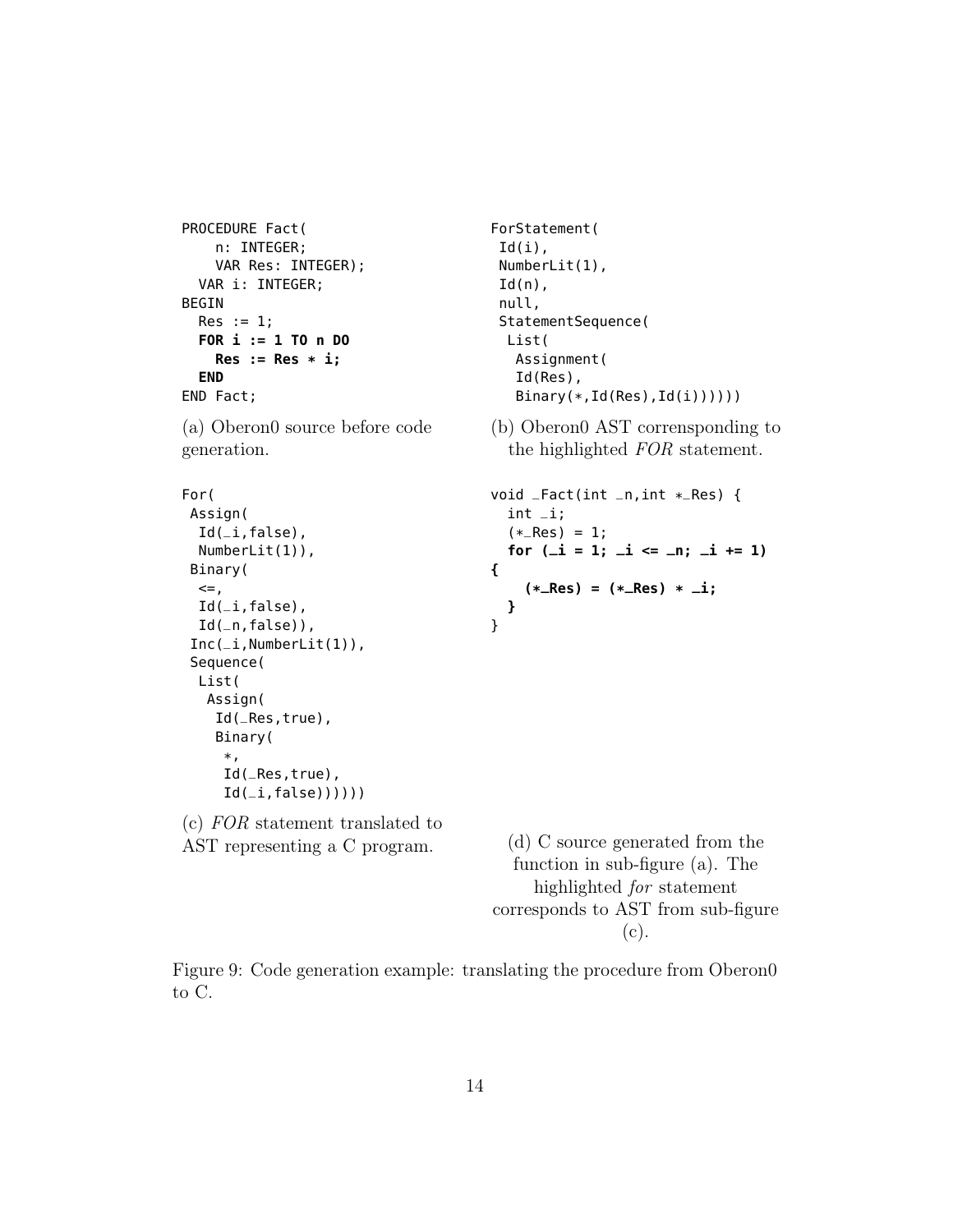- Parse Simpl grammar file and any additional Scala code (such as custom classes for expressing binary operators and checks that numerical constants fit into 32 bits);
- Name code for name analysis;
- Type code for type checking and and constant inlining<sup>[2](#page-14-1)</sup>;
- Lift code for lifting nested procedures to top level;
- Gen code generator, including simplification of  $CASE$  statements, transforming Oberon0 AST to C AST, and pretty-printing C AST;
- Pretty pretty-printing of Oberon0 code;
- Other other supporting code, such as error handling, main functions, etc.

<span id="page-14-0"></span>Table 4: Code sizes for different artifacts and components. Sizes are expressed as non-blank, non-comment lines of code.

| Artifact     | Parse | Name | Type | Lift | Gen | Pretty | Other | <b>Total</b> |
|--------------|-------|------|------|------|-----|--------|-------|--------------|
| A1           | 193   | 181  |      |      |     |        | 44    | 418          |
| A2a          | 38    | 135  |      |      |     |        | 16    | 189          |
| A2b          |       |      | 301  |      |     |        | 17    | 318          |
| A3           |       |      | 92   |      |     |        | 17    | 109          |
| A4           | 48    | 44   | 89   | 72   | 463 | 198    | 39    | 953          |
| <b>Total</b> | 279   | 360  | 482  | 72   | 463 | 198    | 133   | 1987         |

Except for A1, the artifacts are not self-contained in the terms of code. The artifacts reuse grammar files and Scala code. Figure [10](#page-15-0) shows the dependency graph between the artifacts. The grammar files are reused by using include directives. For example, L3 grammar includes L2 grammar and overwrites production rules for declarations (by adding procedure declarations) and statements (by adding procedure calls). Services written in Scala, such as name analysis and type checking, were extended using inheritance. In general, the extension consisted in overriding processStatement, processExpr etc. methods and adding new case clauses to process additional kinds of statements or expressions.

<span id="page-14-1"></span><sup>2</sup>Constant inlining is used to check for negative array sizes.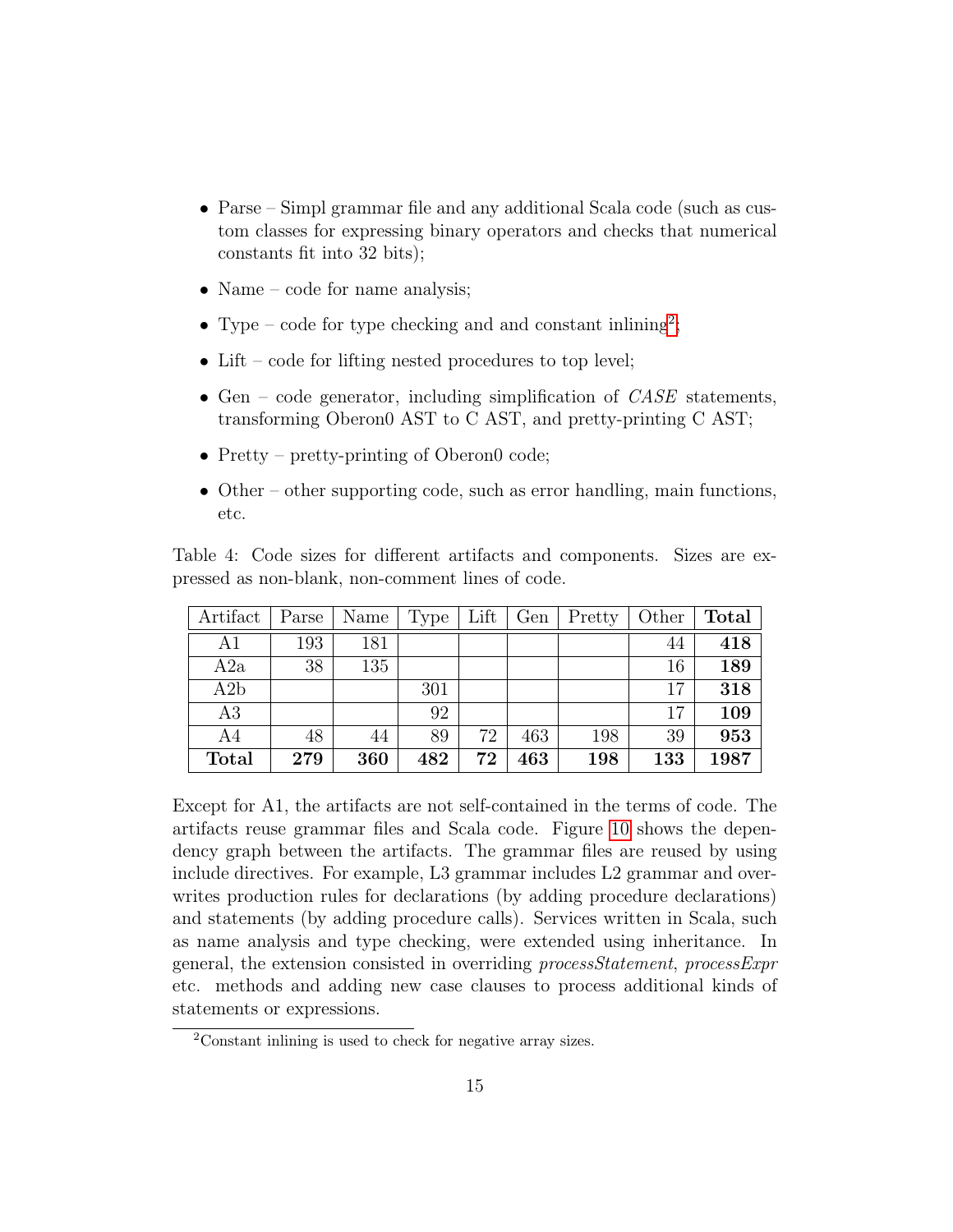<span id="page-15-0"></span>

Figure 10: Dependencies between artifacts in the Oberon0 implementation.

In addition to artifacts mandated in the challenge, we used Simpl to implement a basic IDE for the Oberon0 language (see Figure [11](#page-15-1) for example screenshot). The IDE provided syntax highlighting, error highlighting, outline view, hyperlinking, code folding, and occurrence marking. The total code size for the IDE module was 106 lines, some of which was filler. Most of the Oberon0-related functionality was encapsulated in a 33-line class that contained IDE services. The IDE code was based on the existing code checker (artifact A4) and did not involve references to Eclipse APIs.

<span id="page-15-1"></span>

Figure 11: Screenshot of Oberon0 IDE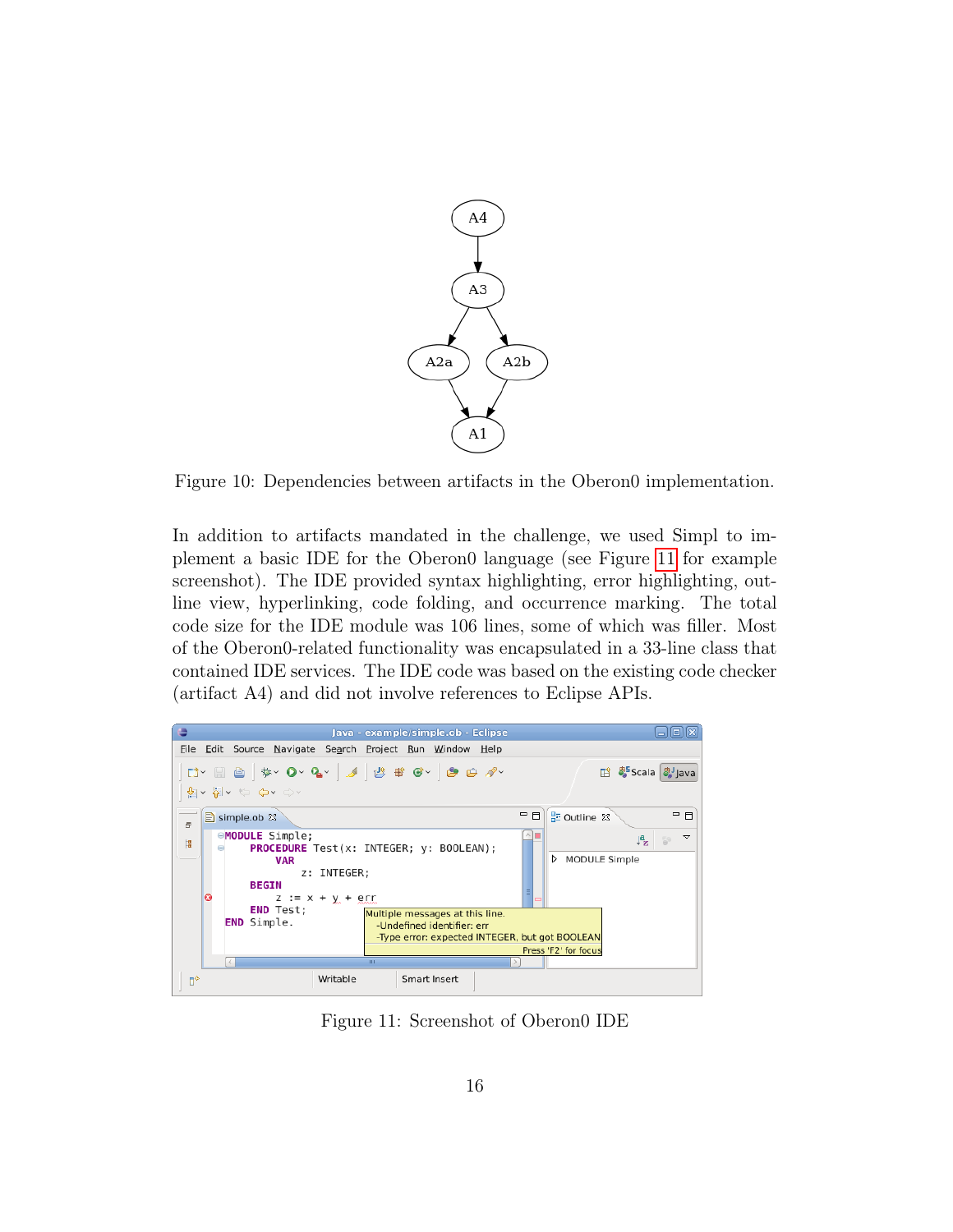#### 8.2 Observations

First, it should be noted that Simpl is not directly targeted at creating full-featured implementations of typical programming languages. Currently the focus is on domain-specific languages and quite simple code generators. Therefore, Simpl provided direct support for a subset of all the tasks contained in this challenge. In particular, we used Simpl to create a parser and class model for expressing AST of Oberon0 programs, and for pretty-printing the AST. Although not included in the challenge, we also used Simpl to create an IDE for the Oberon0 language.

Simpl currently uses ANTLR as a parser backend and therefore inherits the use of the  $LL(k)$  parsing algorithm. The  $LL(k)$  algorithm has difficulties expressing left-recursive grammar rules and thus parsing left-associative operators. This limitation means that operator precedence must be encoded in grammar rules<sup>[3](#page-16-0)</sup> and it also results in cumbersome AST. The cumbersome AST can be worked around by using return expressions that reshape the AST nodes returned by the grammar rules. In the future, we plan to use a parser backend that does not have this restriction.

The Simpl grammar system is not specifically targeted at implementing modular grammars. It only supports simple inclusion mechanism with the ability to overwrite rules in the included grammars. In the challenge, this introduced minor code duplication. For example, in order to introduce a new kind of statement, one has to repeat the *Statement* rule with all the other preexisting statements. Overall, the modularity features were adequate for the current situation where we were dealing with language levels with increasing complexity and each following level only extended the language. However, for more complicated situations the current modularity features likely would not have sufficed.

## 9 Conclusion

In general, implementing the challenge with Simpl was a straightforward exercise. The grammar description was legible and the automatically generated AST classes worked well with processing code written in Scala. Simpl does

<span id="page-16-0"></span><sup>&</sup>lt;sup>3</sup>In this challenge the grammar was already specified in this form.